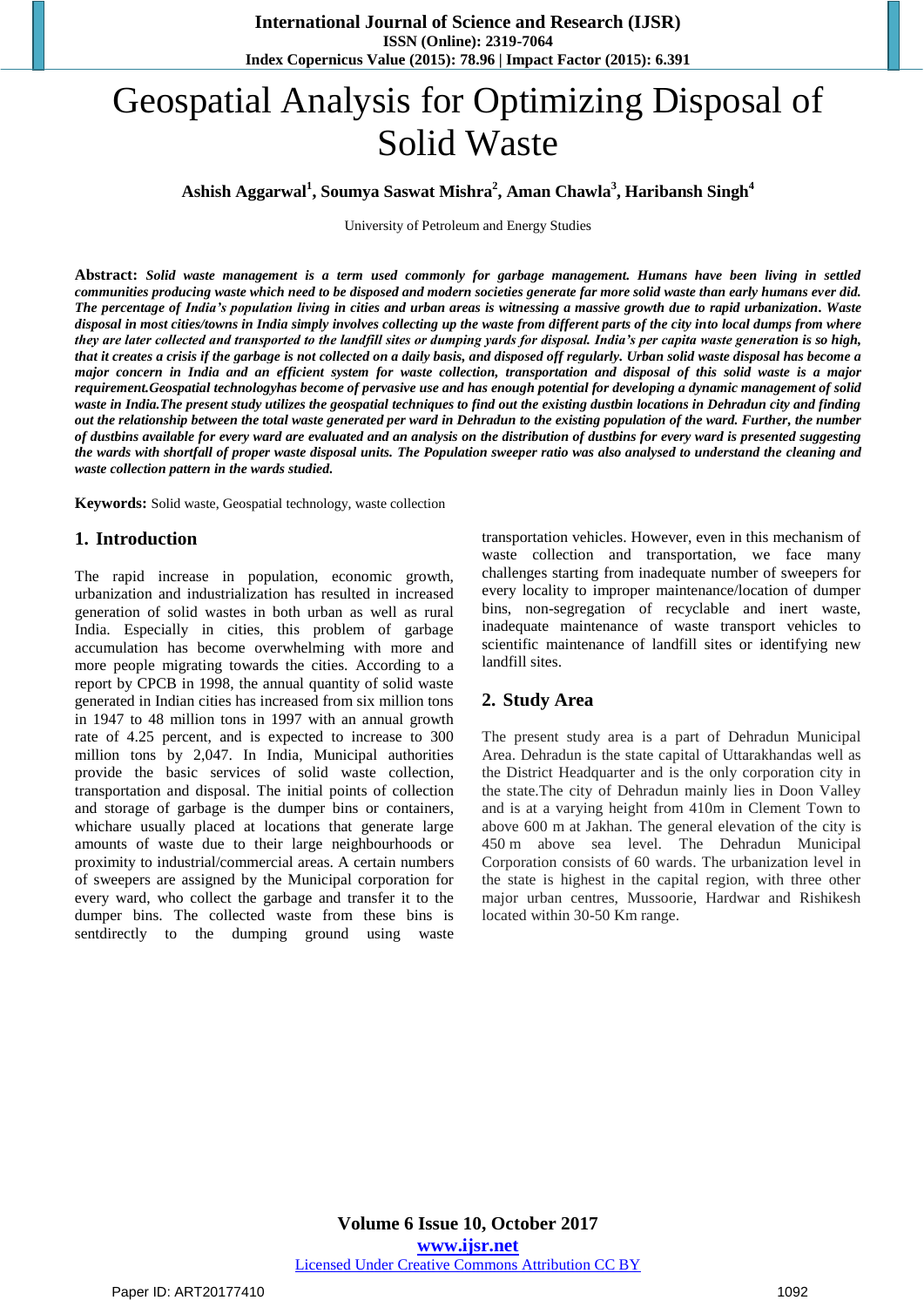#### **International Journal of Science and Research (IJSR) ISSN (Online): 2319-7064 Index Copernicus Value (2015): 78.96 | Impact Factor (2015): 6.391**



**Figure 1:** Location map of the study area



**Figure 2:** Dehradun Municipal Corporation Wards under Study

# **3. Methodology**

#### **Data collection & analysis**

Data for the project was mostly collected from the Municipal Corporation of Dehradun and Census of India. The dustbins in Dehradun city were geotagged to get their locations in different wards. The unstructured ancillary data was organizedinto structured data and imported data into Arc GIS for further processing, presenting and analyzing.

#### **4. Result and Discussion**

#### **Waste Generation**

Dehradun with a population of 5, 69, 578 generates about 220 MT of waste daily. The average rate is about 0.393 kg/head/day. Average solid waste generationrateisin control yet about 42 percent of the population has reported generation rate of more than 400 grams per head per day, which convey that sooner or later the suggested population will fall in this significant category.

The geographical pattern is specific in nature. All the wards falling in the north-east of the town recorded very low generation rate (<350gm./head/day). With few exceptions, all such wards have a low concentration of population. And wards belonging at the south of thecity are biggest generators of solid waste.The low rate of waste generation is recorded in the central part and eastern part of the town. Wards like Govindgarh, Dalanwala (north), Jakhan, Indiranagar, Kanwali etc. have the waste generation more 0.399kg/head/and they are populated (>10000 persons) area in thecity. It is found that there are only like Vasant Vihar, Rajeev Nagar, Kargi, Defence colony, Mata Mandir road, and wards with generation rate of more than 0.400 kg /head /day. These wards account for about 12.55 per cent population and 15 percent waste.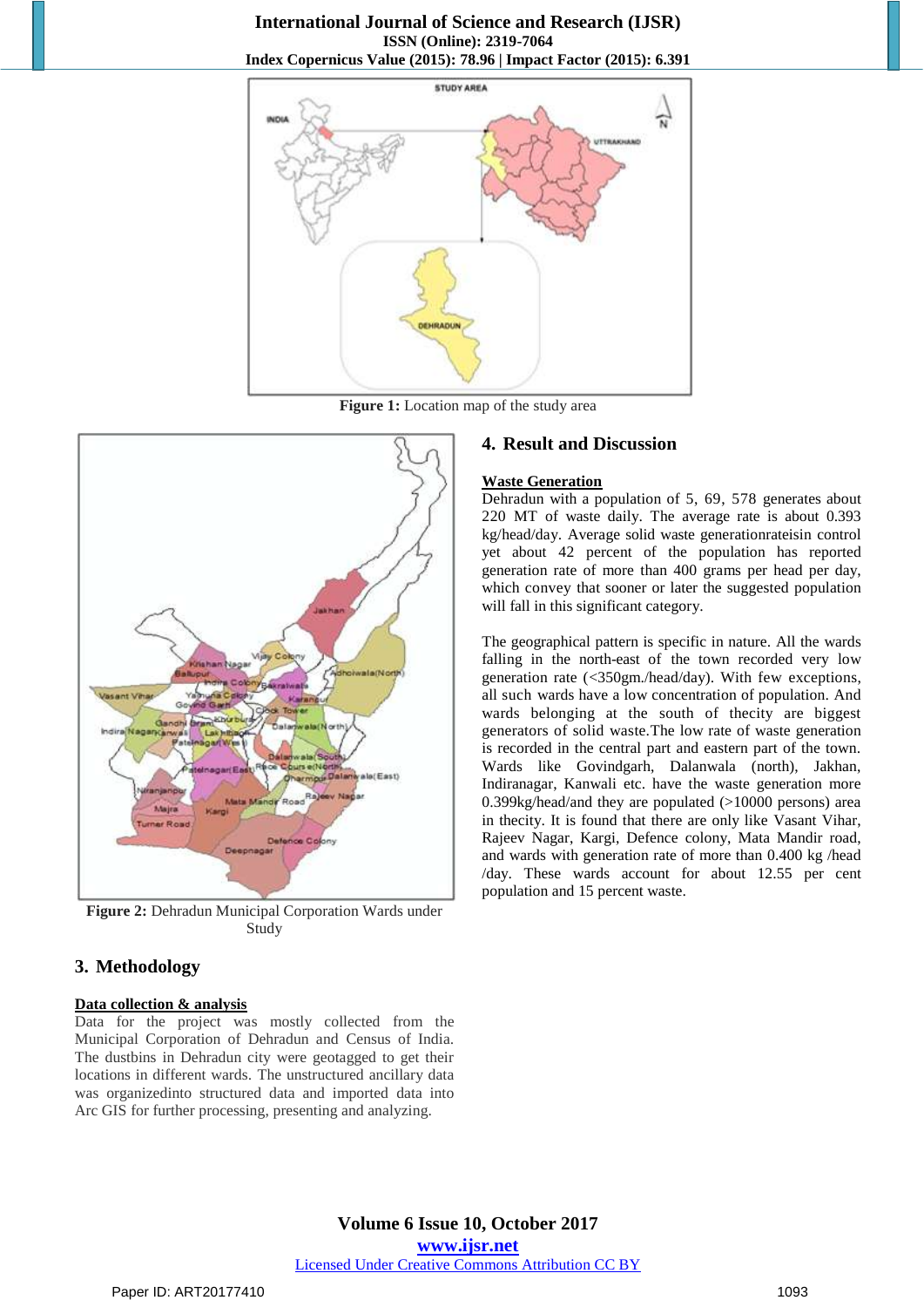#### **International Journal of Science and Research (IJSR) ISSN (Online): 2319-7064 Index Copernicus Value (2015): 78.96 | Impact Factor (2015): 6.391**



**Figure 3:** Population Density map of Dehradun Wards



**Figure 4:** Total Waste Generated per ward

The difference between recyclable, biodegradable, and inertwasteis significant. Of the total waste, about 53.36 percent is biodegradable, about 3.7 percent is inert and the remaining 43.28 percentis a recyclable waste. The settlement along the clock tower, Majra (Sabji Mandi) is the core of the town and generates maximum quantity of recyclable, inert and biodegradable waste; even the different type of waste is high because of local bus stand and markets.



**Figure 5:** Type of Waste Generated per ward

#### **Generation and Transportation**

The analysis of the rate of disposal and generation of solid waste suggest that Dalanwala north has the worst disposal rate. Here more amount of waste is generatedin comparison to the amountthat is being disposed of, leadingto accumulation of waste in the area. The average rate of solid waste generated and transported is 1.9, which range minimum 0.11 in IndraNagar and maximum 3.11 in Dalanwala north.



**Figure 6:** Generation and Transportation of waste in the study area

#### **Waste Collection**

It has been seen that uncollected waste has become a common sight in most of the wards. The situation in the inner parts of the town is terrible as less than 49per cent of the waste is collected and disposed of. Whereas, 51 percent of waste is not collected and which increases the amount of

**Volume 6 Issue 10, October 2017 <www.ijsr.net>** [Licensed Under Creative Commons Attribution CC BY](http://creativecommons.org/licenses/by/4.0/)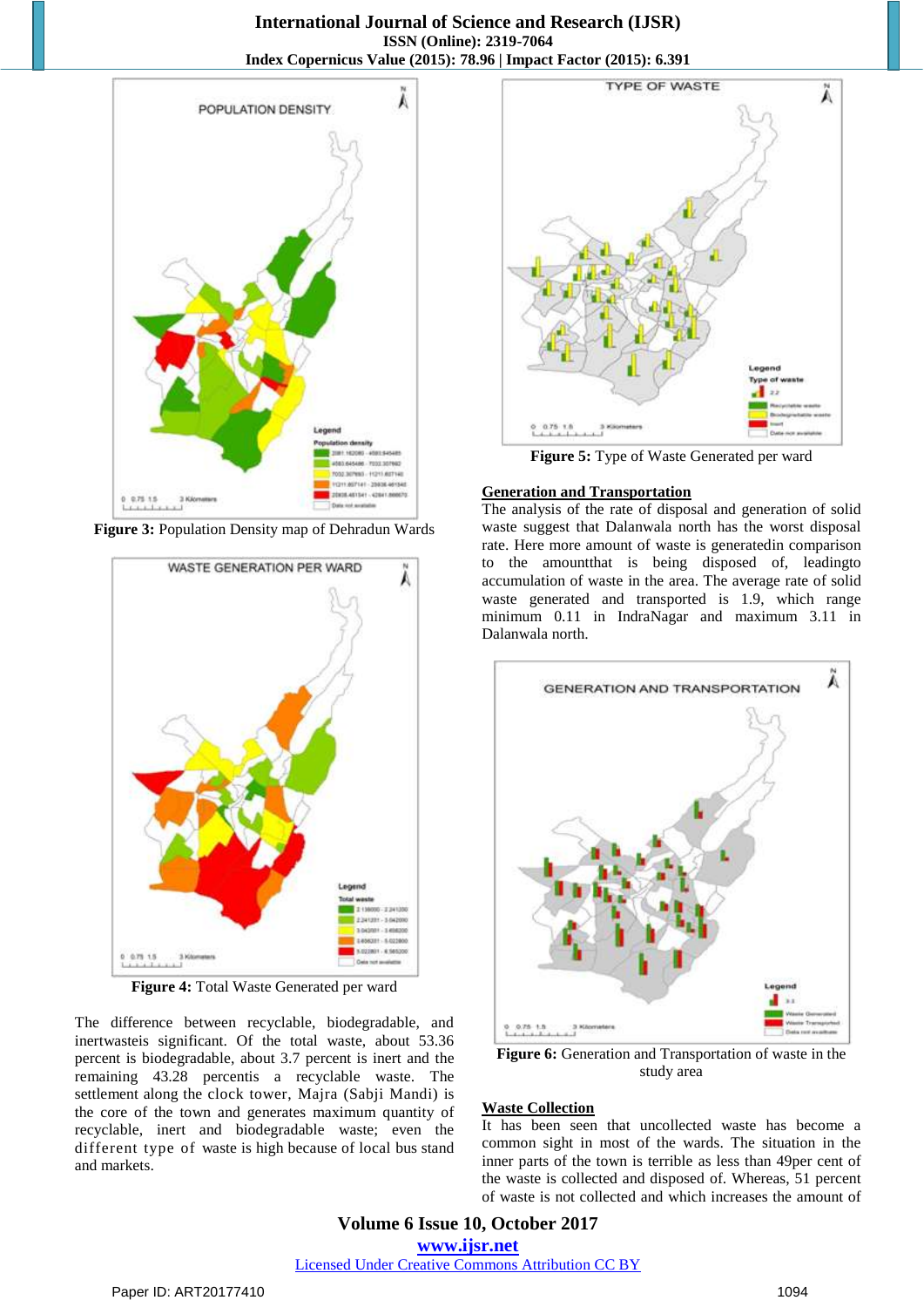uncollected waste. Various reasons are responsible for this situation like lack of vehicles, lack of sweepers, finances and poor planning. It is seen that the low-income areas of the town have poorer solid waste management practices.

Though the sweeper- population ratioappears verybad, there are variations within the town. Around 36.33 percent wards have good sweeper population ratio and are quite clean, whereas 64.67 percent of the wards have high sweeper population ratio that signifies that these wards are facing shortage of sweeper. The average ratio is 346.74;itranges between 200.10 in Lakhibagh and 535.44 in Rajeev Nagar ward. These variations could be attributed to the political influence and randomness in the deputation of sanitary staff in some wards.



**Figure 7:** Population-Sweeper ratio in the study area

There are no rules provided by municipal or Nagar Nigam for street sweeping. Generally, the assigned road length for sweeper ranges between 250 to 1000 meters. However, in some place sweepers are allotted an area of about 3000sq. meters or more. The Central Public and Environmental Engineering Organisation (CPHEEO) estimates that a sweeper can sweep 300 to 350 running meters in highdensity areas, 500 to 600 meters in medium density areas and 650 to700 running meters in low-density areas. However, in Dehradun, the average is around 858 sq. meters per sweeper.

As per analysis in Dehradun city minimum length-sweeper ratio is 636 Meters in Ballupur ward and the maximum length sweeper ratio is 1173 meters in Yamuna colony. In the remaining wards, this ratio seems to be worse than recommended.This suggests that there is more need of sweepers per ward and as we know that garbage is thrown on the roadside irresponsibly, more number of sweepers need to be deployed for cleaning up of the garbage in the wards.



**Figure 8:** Length to Sweeper Ratio

#### **Population to Dustbin Ratio**

From our survey, it is estimated that out of 33 wardsonly 20 wards andabout1, 98,000 persons have one dustbin per ward.This fact is enough to prove the story of waste management. The average ratio is 1:9900, which suggests that one dustbin is not sufficient for these 20 wards.The minimum ratio is 1:6740isrecordedin Niranjanpur, whereas the worst ratio of 1:16413 is in Kargi ward. The analysis shows that this ratio is inverse to the density of the wards. Higher the population density, poorer is the ratio.



**Figure 9:** Population to Dustbin Ratio

To improve the existing bin-population ratio, a buffer of 500 meters for every dustbin is drawn in each ward considering the population served. These buffered zones are the areas where thenumber of binsseems to be sufficient forsolid waste collection and proper disposal.